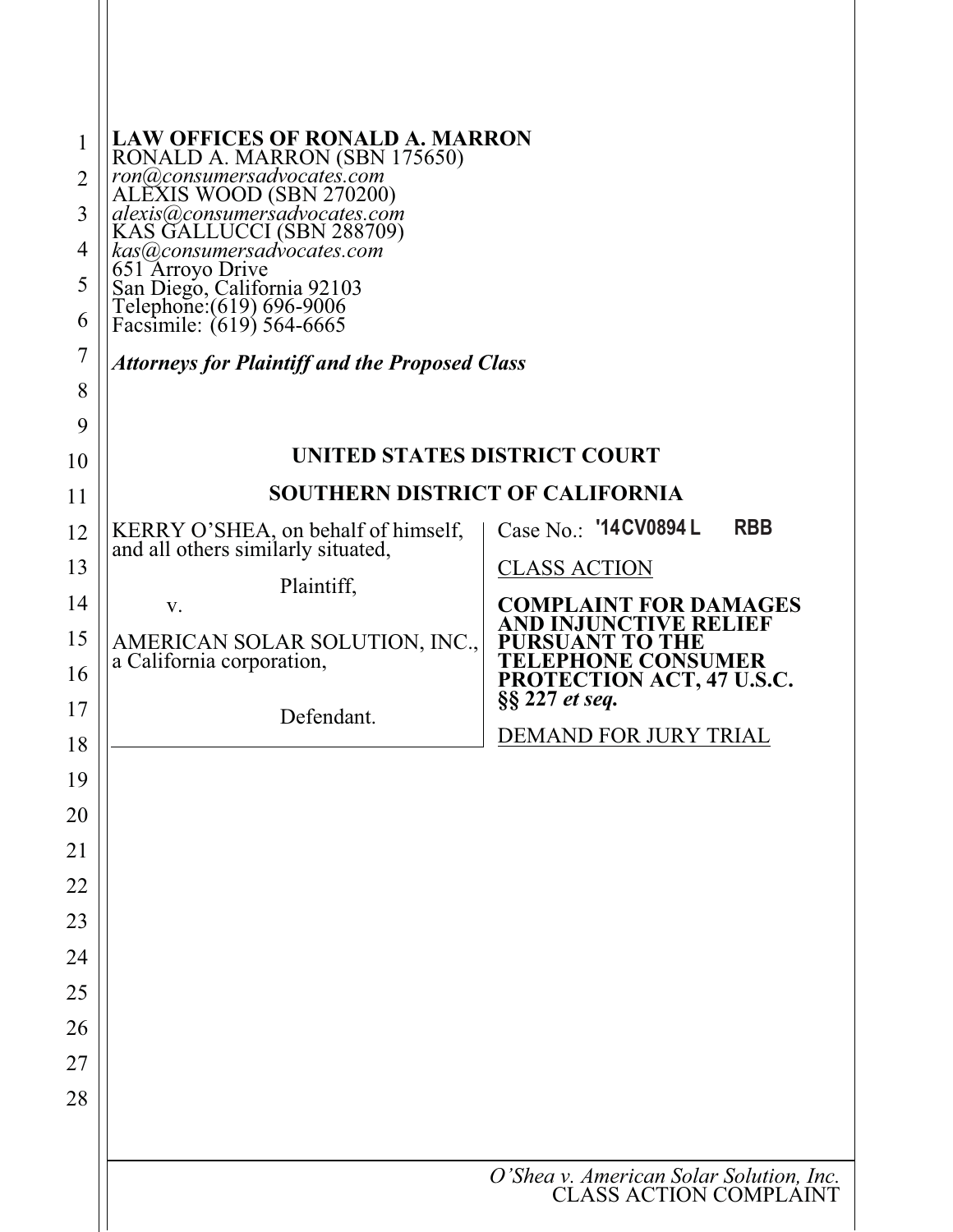#### **INTRODUCTION**

1. Kerry O'Shea ("Plaintiff") brings this Class Action Complaint for damages, injunctive relief, and any other available legal or equitable remedies, resulting from the illegal actions of American Solar Solutions, Inc. ("Defendant"), in negligently, and/or willfully contacting Plaintiff through telephone calls on Plaintiff's cellular telephone, in violation of the Telephone Consumer Protection Act, 47 U.S.C. §§ 227 *et seq.*, ("TCPA"), thereby invading Plaintiff's privacy. Plaintiff alleges as follows upon personal knowledge as to his own acts and experiences, and, as to all other matters, upon information and belief, including investigation conducted by his attorneys.

## **JURISDICTION AND VENUE**

2. Jurisdiction is proper under 28 U.S.C. § 1332(d)(2) because Plaintiff seeks up to \$1,500 in damages for each call in violation of the TCPA, which, when aggregated among a proposed class number in the tens of thousands, exceeds the \$5,000,000 threshold for federal court jurisdiction. Further, Plaintiff alleges a national class, which will result in at least one class member belonging to different states than that of Defendant, providing jurisdiction under 28 U.S.C. §  $1332(d)(2)(A)$ . Therefore, both elements of diversity jurisdiction under the Class Action Fairness Act of 2005 ("CAFA") are present, and this Court has jurisdiction.

3. This Court has federal question subject matter jurisdiction under 28 U.S.C. § 1331, as the action arises under the TCPA, a federal statute.

4. Venue is proper in the United States District Court for the Southern District of California pursuant to 28 U.S.C. §§ 1391(b) and 1441(a) because Defendant, at all times herein mentioned, was doing business in the County of San Diego, State of California. Specifically, Defendant maintains an office location at 7676 Hazard Center Drive, San Diego California 92108.

1

27 / / /

28 / / /

1

2

3

4

5

6

7

8

9

10

11

12

13

14

15

16

17

18

19

20

21

22

23

24

25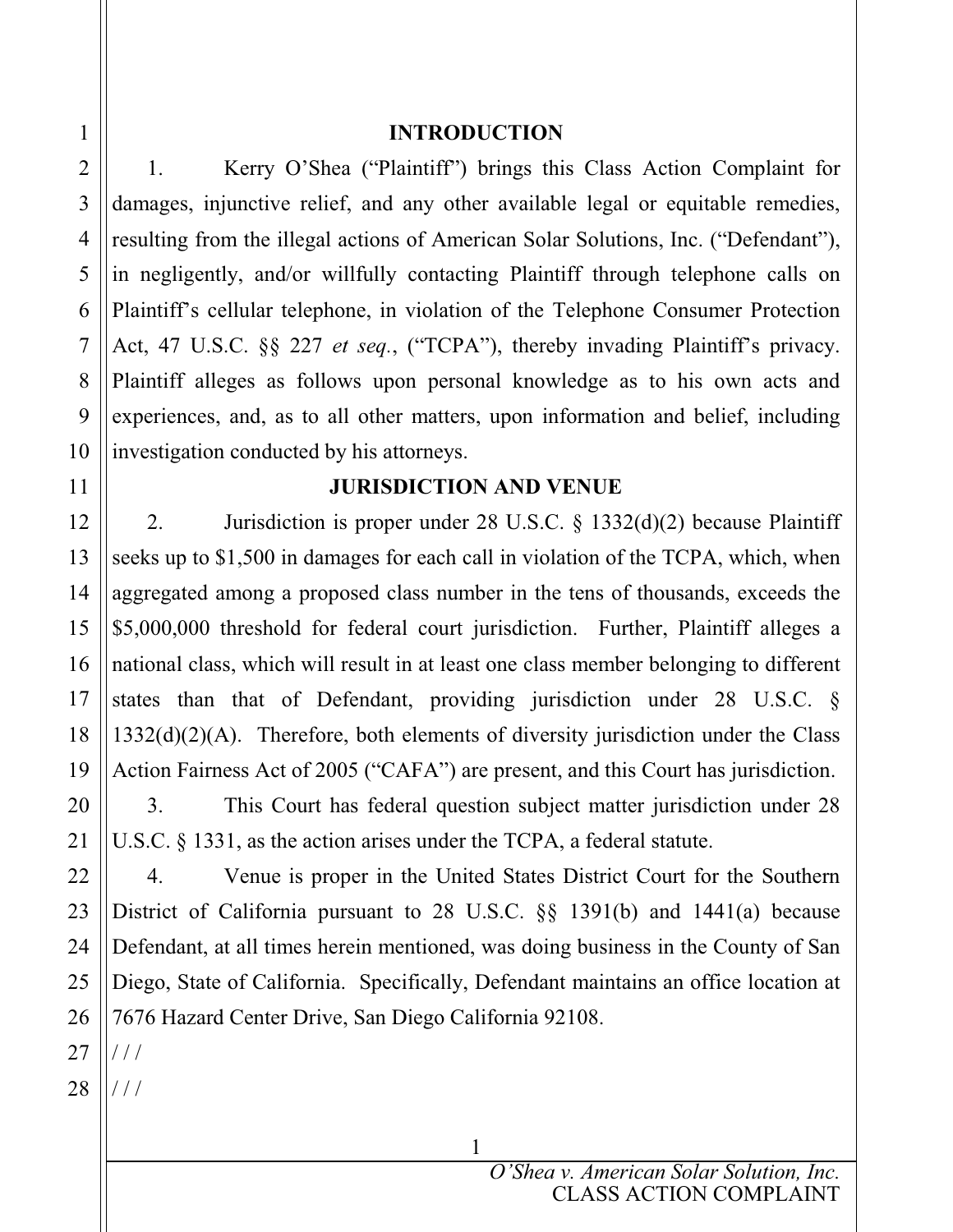## **PARTIES**

5. Plaintiff Kerry O'Shea is, and at all times mentioned herein was, a resident of the State of California. He is, and at all times mentioned herein was a "person" as defined by 47 U.S.C.  $\S$  153 (32).

6. Defendant American Solar Solution, Inc. (hereinafter "American Solar Solution") is a California corporation that maintains its principal place of business at 14701 Albers Street, Sherman Oaks, California 91511.

7. American Solar Solution also maintains locations in North Hollywood at 6400 Laurel Canyon Boulevard #400, North Hollywood, California 91606, and San Diego at 7676 Hazard Center Drive, San Diego California 92108.

8. American Solar Solution is a leading installer of residential and commercial solar electric systems in California.

9. In January 2014, American Solar Solution announced a record setting year, seeing installations up by 400%. *See http://www.prweb.com/releases/2014/01/prweb11480848.htm*. On information and belief, American Solar Solution actively conducted and continues to conduct a telemarketing campaign for the purpose of selling solar electric systems.

10. Plaintiff alleges that at all times relevant herein Defendant conducted business in the state of California and in the county of San Diego, and within this judicial district by offering solar electric products and services to California residents through a telemarketing campaign.

2

22 / / /

1

2

3

4

5

6

7

8

9

10

11

12

13

14

15

16

17

18

19

20

- 23  $/ /$
- 24 25 / / /
- 26 / / / / / /
- 27 / / /
- 28 / / /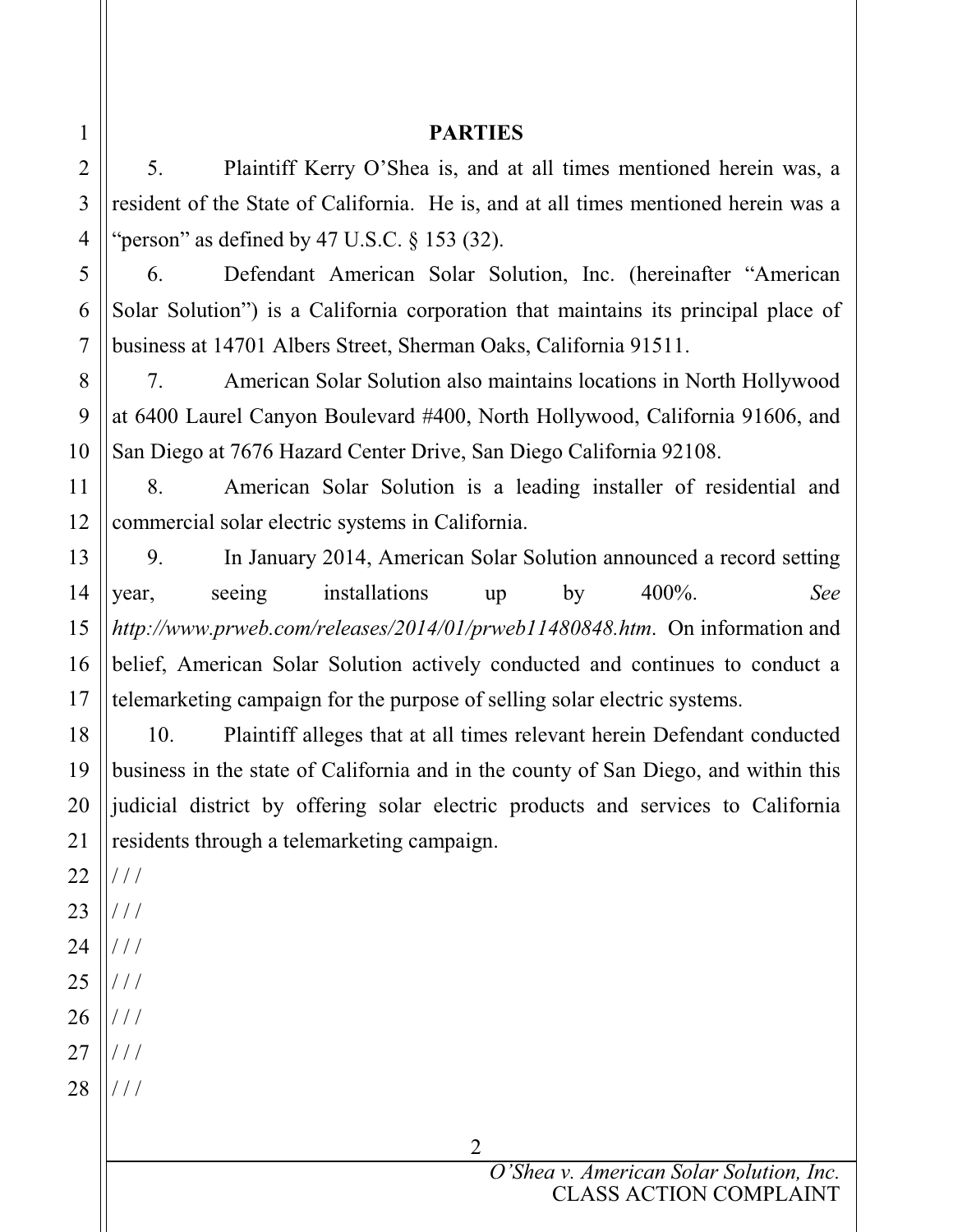# **THE TELEPHONE CONSUMER PROTECTION ACT OF 1991 (TCPA), 47 U.S.C. §§ 227** *et seq.*

11. In 1991, Congress enacted the Telephone Consumer Protection Act, 47 U.S.C.  $\S$  227 (TCPA),<sup>1</sup> in response to a growing number of consumer complaints regarding certain telemarketing practices.

12. The TCPA regulates, among other things, the use of automated telephone equipment, or "autodialers." Specifically, the plain language of section  $227(b)(1)(A)(iii)$  prohibits the use of autodialers to make any call to a wireless number in the absence of an emergency or the prior express consent of the called party.2

13. According to findings by the Federal Communication Commission ("FCC"), the agency Congress vested with authority to issue regulations implementing the TCPA, such calls are prohibited because, as Congress found, automated or prerecorded telephone calls are a greater nuisance and invasion of privacy than live solicitation calls, and such calls can be costly and inconvenient. The FCC also recognized that wireless customers are charged for incoming calls whether they pay in advance or after the minutes are used.<sup>3</sup>

## **FACTUAL ALLEGATIONS**

14. Commencing no later than December of 2013, through the present, Plaintiff O'Shea received a number of unsolicited phone calls to his wireless phone, for which Plaintiff provided no consent to call. These calls were received approximately weekly and on some occasions up to three calls in a single day.

 $^{2}$  47 U.S.C. § 227(b)(1)(A)(iii).

<sup>3</sup> *Rules and Regulations Implementing the Telephone Consumer Protection Act of 1991*, CG Docket No. 02-278, Report and Order, 18 FCC Rcd 14014 (2003).

<sup>&</sup>lt;sup>1</sup> Telephone Consumer Protection Act of 1991, Pub. L. No. 102-243, 105 Stat. 2394 (1991), codified at 47 U.S.C. § 227 (TCPA). The TCPA amended Title II of the Communications Act of 1934, 47 U.S.C. §§ 201 *et seq.*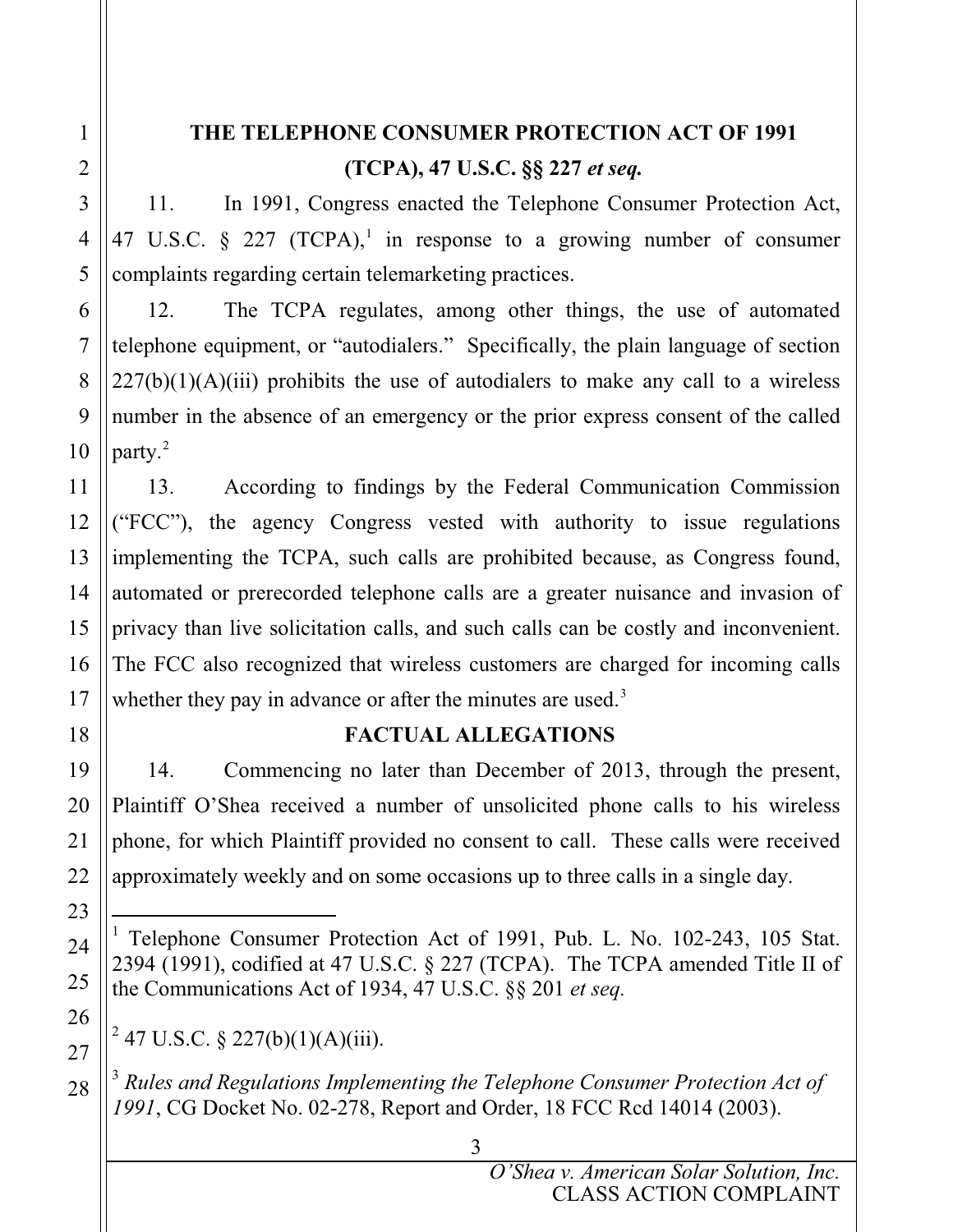15. During the phone calls to Plaintiff's cellular telephone, there would be a short delay before Plaintiff would be connected to a live representative. Once connected with a live representative of Defendant, Defendant would offer Defendant's solar energy products.

16. Also, during the same phone calls, Plaintiff would instruct Defendant to stop calling, ask to be placed on the internal "Do Not Call List" and would further advise that his cellular telephone number was on the Federal Do Not Call Registry. Despite Plaintiff's effects to cease Defendant's calls, Plaintiff continued and continues to receive unsolicited phone calls from Defendant.

17. These unsolicited phone calls placed to Plaintiff's wireless telephone were placed via an "automatic telephone dialing system," ("ATDS") as defined by 47 U.S.C. § 227 (a)(1) and by using "an artificial or prerecorded voice" system as prohibited by 47 U.S.C.  $\S$  227 (b)(1)(A), which had the capacity to produce or store numbers randomly or sequentially, and to dial such numbers, to place telephone calls to Plaintiff's cellular telephone.

18. The telephone number that Defendant, or its agents, called was assigned to a cellular telephone service for which Plaintiff incurred a charge for incoming calls pursuant to 47 U.S.C.  $\S 227$  (b)(1).

19. These telephone calls constitute calls that were not for emergency purposes as defined by 47 U.S.C.  $\S 227(b)(1)(A)(i)$ .

20. Plaintiff did not provide Defendant or its agents prior express consent to receive unsolicited phone calls pursuant to 47 U.S.C.  $\S 227$  (b)(1)(A).

21. These telephone calls by Defendant or its agents therefore violated 47 U.S.C. § 227(b)(1).

22. Under the TCPA and pursuant to the FCC's January 2008 Declaratory Ruling, the burden is on Defendant to demonstrate that Plaintiff provided express consent within the meaning of the statute.

28 / / /

1

2

3

4

5

6

7

8

9

10

11

12

13

14

15

16

17

18

19

20

21

22

23

24

25

26

27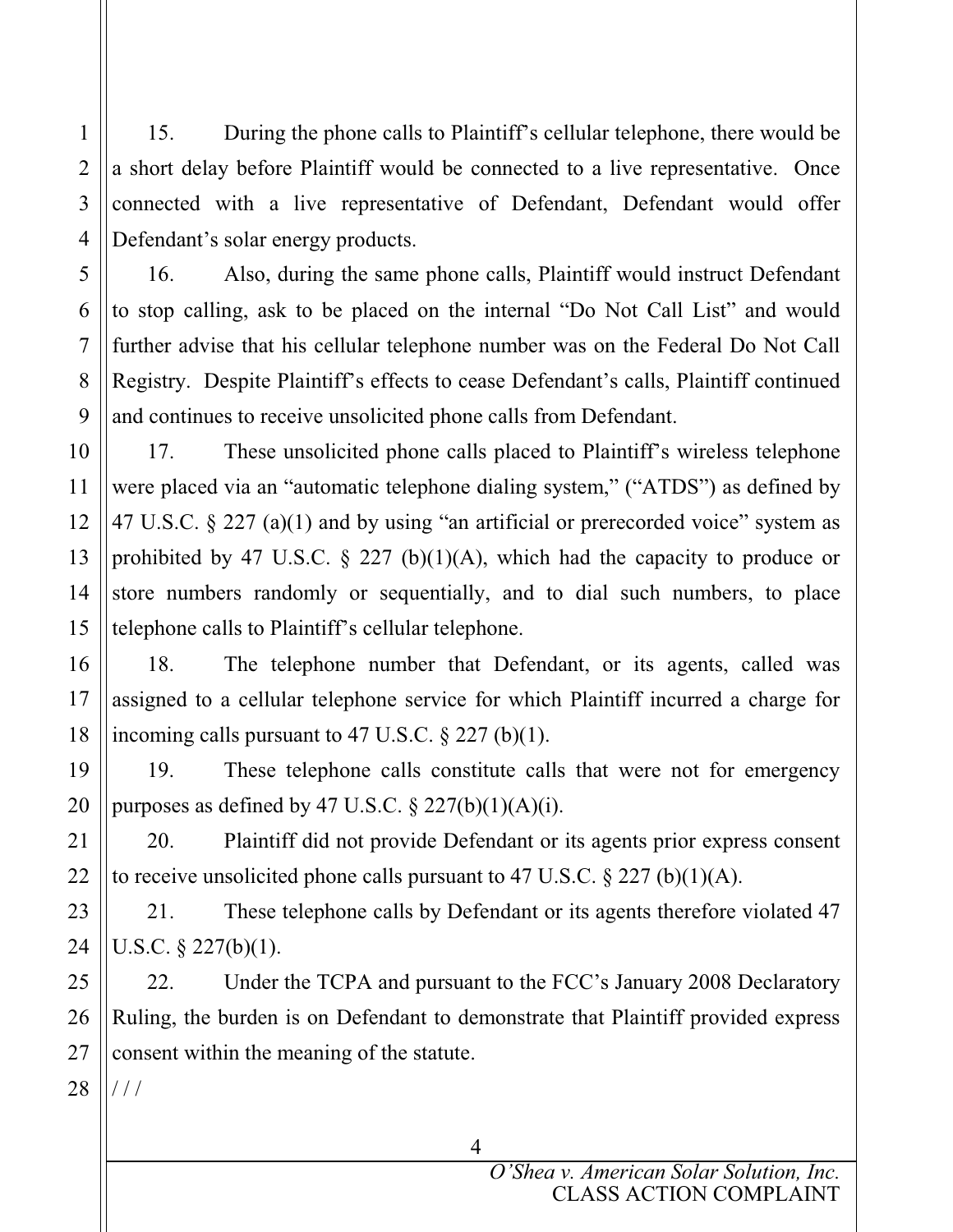## **CLASS ACTION ALLEGATIONS**

23. Plaintiff brings this action on behalf of himself and on behalf of and all others similarly situated ("the Class").

24. Plaintiff represents, and is a member of the Class, consisting of all persons within the United States who received any unsolicited telephone calls from Defendant or its agents on their paging service, cellular phone service, mobile radio service, radio common carrier service, or other service for which they were charged for the call, through the use of any automatic telephone dialing system or artificial or pre-recorded voice system as set forth in 47 U.S.C.  $\S 227(b)(1)(A)(3)$ or artificial or prerecorded voice, which telephone calls by Defendant or its agents were not made for emergency purposes or with the recipients' prior express consent, within four years prior to the filing of this Complaint.

25. Defendant and its employees or agents are excluded from the Class. Plaintiff does not know the number of members in the Class, but believes the Class members number in the hundreds of thousands, if not more. Thus, this matter should be certified as a Class action to assist in the expeditious litigation of this matter.

26. Plaintiff and members of the Class were harmed by the acts of Defendant in at least the following ways: Defendant, either directly or through its agents, illegally contacted Plaintiff and the Class members via their cellular telephones by using unsolicited telephone calls, thereby causing Plaintiff and the Class members to incur certain cellular telephone charges or reduce cellular telephone time for which Plaintiff and the Class members previously paid, and invading the privacy of said Plaintiff and the Class members. Plaintiff and the Class members were damaged thereby.

27. This suit seeks only damages and injunctive relief for recovery of economic injury on behalf of the Class and it expressly is not intended to request any recovery for personal injury and claims related thereto. Plaintiff reserves the

1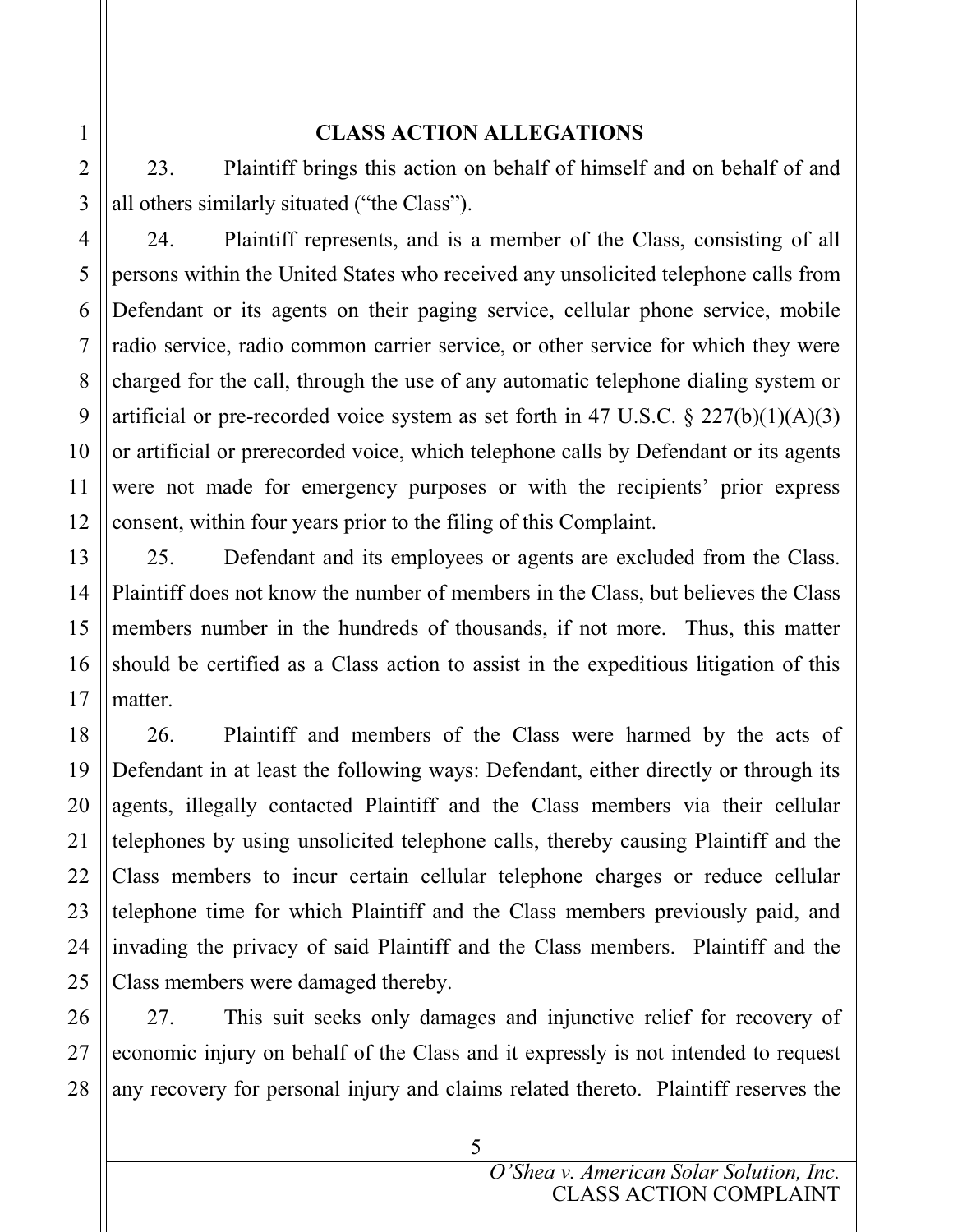right to expand the Class definition to seek recovery on behalf of additional persons as warranted as facts are learned in further investigation and discovery.

28. The joinder of the Class members is impractical and the disposition of their claims in the Class action will provide substantial benefits both to the parties and to the Court. The Class can be identified through Defendant's records or Defendant's agents' records.

29. There is a well-defined community of interest in the questions of law and fact involved affecting the parties to be represented. The questions of law and fact to the Class predominate over questions which may affect individual Class members, including the following:

a. Whether, within the four years prior to the filing of this Complaint, Defendant or its agents placed telephone calls without the recipients' prior express consent (other than a telephone call made for emergency purposes or made with the prior express consent of the called party) to a Class member using any automatic telephone dialing system or an artificial or pre-recorded voice system, to any telephone number assigned to a cellular telephone service;

- b. Whether Plaintiff and the Class members were damaged thereby, and the extent of damages for such violation; and
- c. Whether Defendant and its agents should be enjoined from engaging in such conduct in the future.

30. As a person that received at least one unsolicited telephone call to his cell phone without Plaintiff's prior express contest, Plaintiff is asserting claims that are typical of the Class. Plaintiff will fairly and adequately represent and protect the interests of the Class in that Plaintiff has no interest antagonistic to any member of the Class.

31. Plaintiff and the members of the Class have all suffered irreparable harm as a result of the Defendant's unlawful and wrongful conduct. Absent a class

6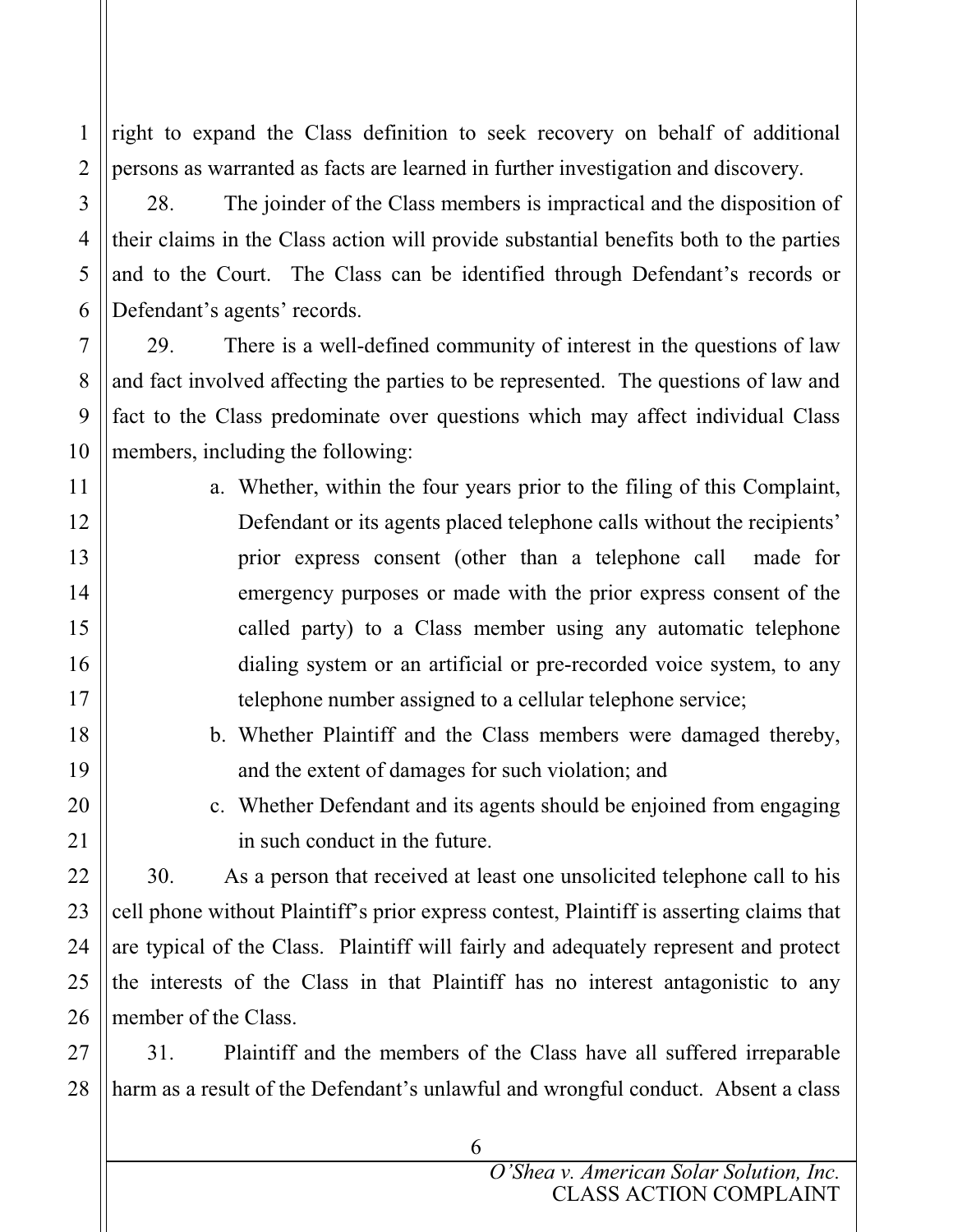action, the Class will continue to face the potential for irreparable harm. In addition, these violations of law will be allowed to proceed without remedy and Defendant will likely continue such illegal conduct. Because of the size of the individual Class member's claims, few, if any, Class members could afford to individually seek legal redress for the wrongs complained of herein.

32. Plaintiff has retained counsel experienced in handling class action claims and claims involving violations of the Telephone Consumer Protection Act.

33. A class action is a superior method for the fair and efficient adjudication of this controversy. Class-wide damages are essential to induce Defendant to comply with federal law. The interest of Class members in individually controlling the prosecution of separate claims against Defendant is small because the maximum statutory damages in an individual action for violation of privacy are minimal. Management of these claims is likely to present significantly fewer difficulties than those presented in many class claims.

34. Defendant has acted on grounds generally applicable to the Class, thereby making appropriate final injunctive relief and corresponding declaratory relief with respect to the Class as a whole.

## **FIRST CAUSE OF ACTION**

## **NEGLIGENT VIOLATIONS OF THE TELEPHONE CONSUMER PROTECTION ACT 47 U.S.C. §§ 227 ET SEQ.**

35. Plaintiff incorporates by reference all of the above paragraphs of this Complaint as though fully stated herein.

36. Each such telephone class was made using equipment that, upon information and belief, had the capacity to store or produce telephone numbers to be called, using a random or sequential number generator, and to dial such numbers. By using such equipment, Defendant was able to effectively make thousands of phone calls simultaneously to lists of thousands of wireless phone numbers of consumers without human intervention. These telephone calls were

7

1

2

3

4

5

6

7

8

9

10

11

12

13

14

15

16

17

18

19

20

21

22

23

24

25

26

27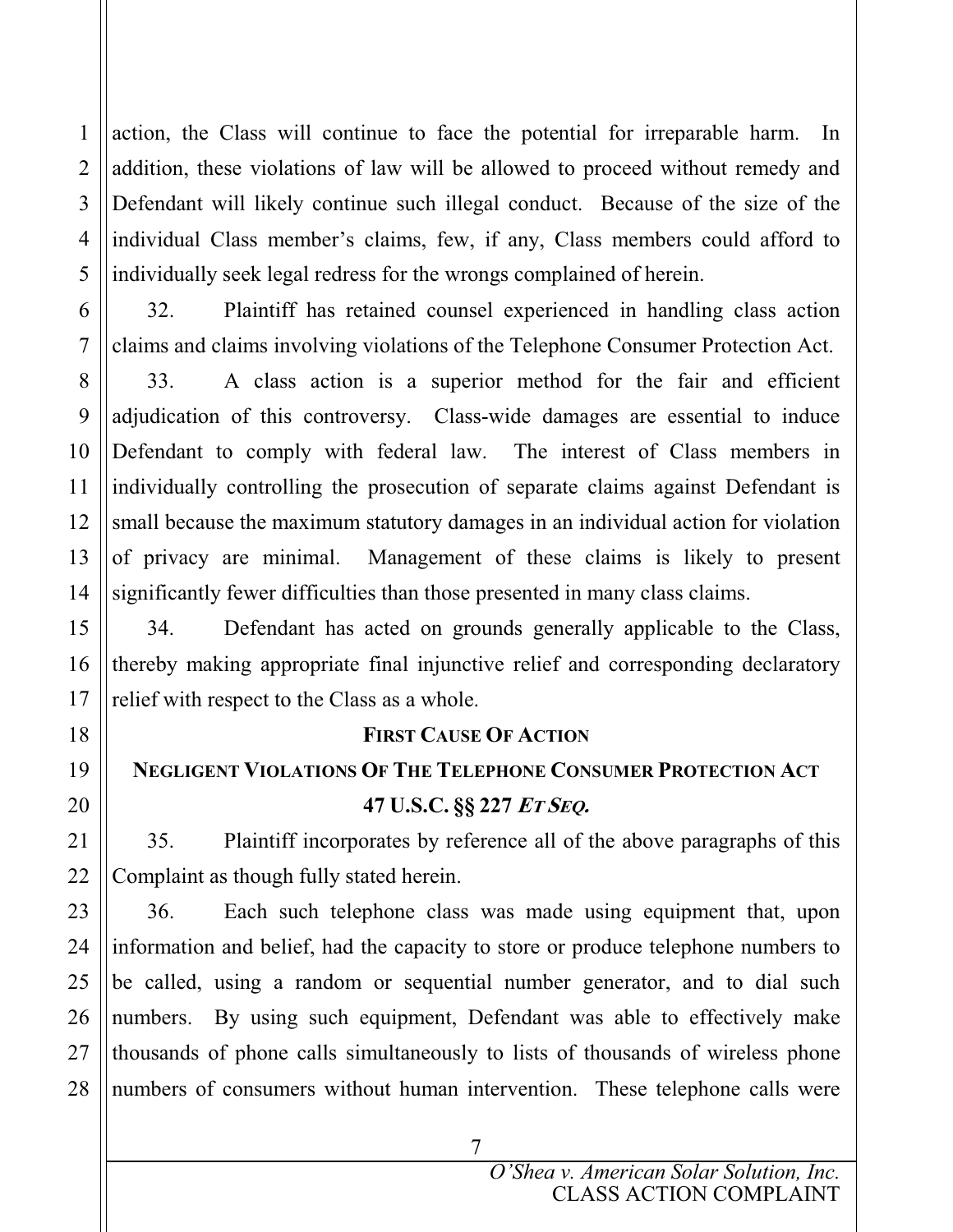made without the prior express consent of the Plaintiff and other members of the Class to receive such telephone calls.

1

2

3

4

5

6

7

8

9

10

11

12

13

14

15

16

17

18

19

21

22

23

24

25

37. The foregoing acts and omissions of Defendant and its agents constitute numerous and multiple negligent violations of the TCPA, including but not limited to each and every one of the above-cited provisions of 47 U.S.C. § 227 *et seq*.

38. As a result of Defendant's, and Defendant's agents', negligent violations of 47 U.S.C. § 227 *et seq.*, Plaintiff and the Class are entitled to an award of \$500.00 in statutory damages, for each and every violation, pursuant to 47 U.S.C. § 227(b)(3)(B).

39. Plaintiff and the Class are also entitled to and seek injunctive relief prohibiting such conduct in the future.

#### **SECOND CAUSE OF ACTION**

#### **KNOWING AND/OR WILLFUL VIOLATIONS OF THE**

#### **TELEPHONE CONSUMER PROTECTION ACT**

## **47 U.S.C. §§ 227** *ET SEQ.*

40. Plaintiff incorporates by reference the above paragraphs 1 through 34 inclusive, of this Complaint as though fully stated herein.

20 26 41. Each such telephone class was made using equipment that, upon information and belief, had the capacity to store or produce telephone numbers to be called, using a random or sequential number generator, and to dial such numbers. By using such equipment, Defendant was able to effectively make thousands of phone calls simultaneously to lists of thousands of wireless phone numbers of consumers without human intervention. These telephone calls were made without the prior express consent of the Plaintiff and other members of the Class to receive such telephone calls.

27 28 42. The foregoing acts and omissions of Defendant and its agents constitute numerous and multiple knowing and/or willful violations of the TCPA,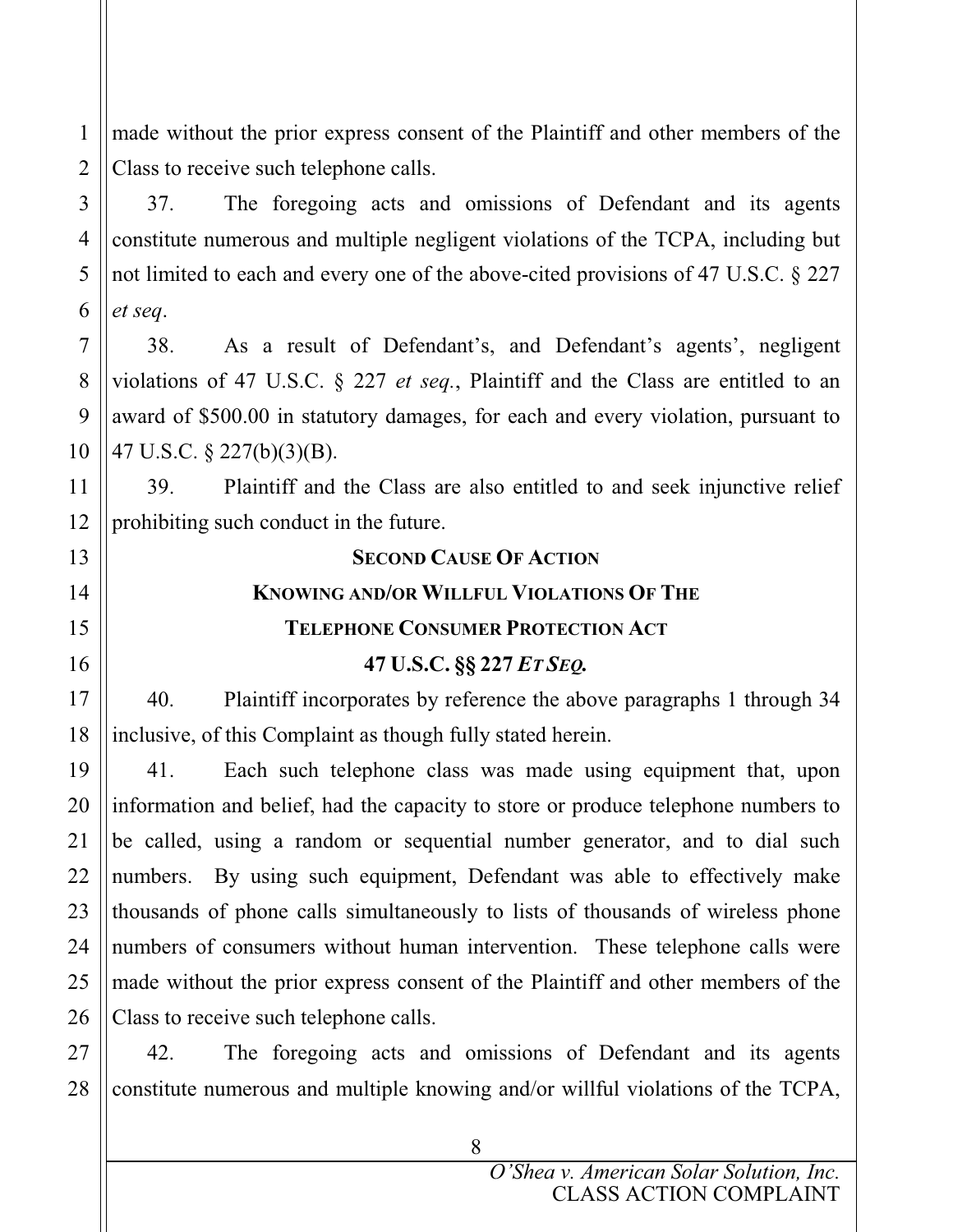including but not limited to each and every one of the above-cited provisions of 47 U.S.C. §§ 227 *et seq*.

43. As a result of Defendants' knowing and/or willful violations of 47 U.S.C. § 227 *et seq.*, Plaintiff and the Class are entitled to treble damages, as provided by statute, up to \$1,500.00, for each and every violation, pursuant to 47 U.S.C. § 227(b)(3)(B) and 47 U.S.C. § 227(b)(3)(C).

44. Plaintiff and the Class are also entitled to and seek injunctive relief prohibiting such conduct in the future.

#### **PRAYER FOR RELIEF**

**Wherefore**, Plaintiff respectfully requests the Court to grant Plaintiff and the Class members the following relief against Defendant:

## **FIRST CAUSE OF ACTION FOR NEGLIGENT VIOLATION OF THE TCPA, 47 U.S.C. §§ 227** *ET SEQ.*

45. As a result of Defendant's, and Defendant's agents', negligent violations of 47 U.S.C. § 227(b)(1), Plaintiff seeks for himself and each Class member \$500.00 in statutory damages, for each and every violation, pursuant to 47 U.S.C. § 227(b)(3)(B).

46. Pursuant to 47 U.S.C. § 227(b)(3)(A), Plaintiff seeks injunctive relief prohibiting such conduct in the future.

47. Any other relief the Court may deem just and proper.

## **SECOND CAUSE OF ACTION FOR KNOWING AND/OR WILLFUL VIOLATION OF THE TCPA, 47 U.S.C. §§ 227** *ET SEQ.*

48. As a result of Defendant's, and Defendant's agents', willful and/or knowing violations of 47 U.S.C. § 227(b)(1), Plaintiff seeks for himself and each Class member treble damages, as provided by statute, up to \$1,500.00 for each and every violation, pursuant to 47 U.S.C.  $\S$  227(b)(3)(B) and 47 U.S.C.  $\S$  $227(b)(3)(C)$ .

/ / /